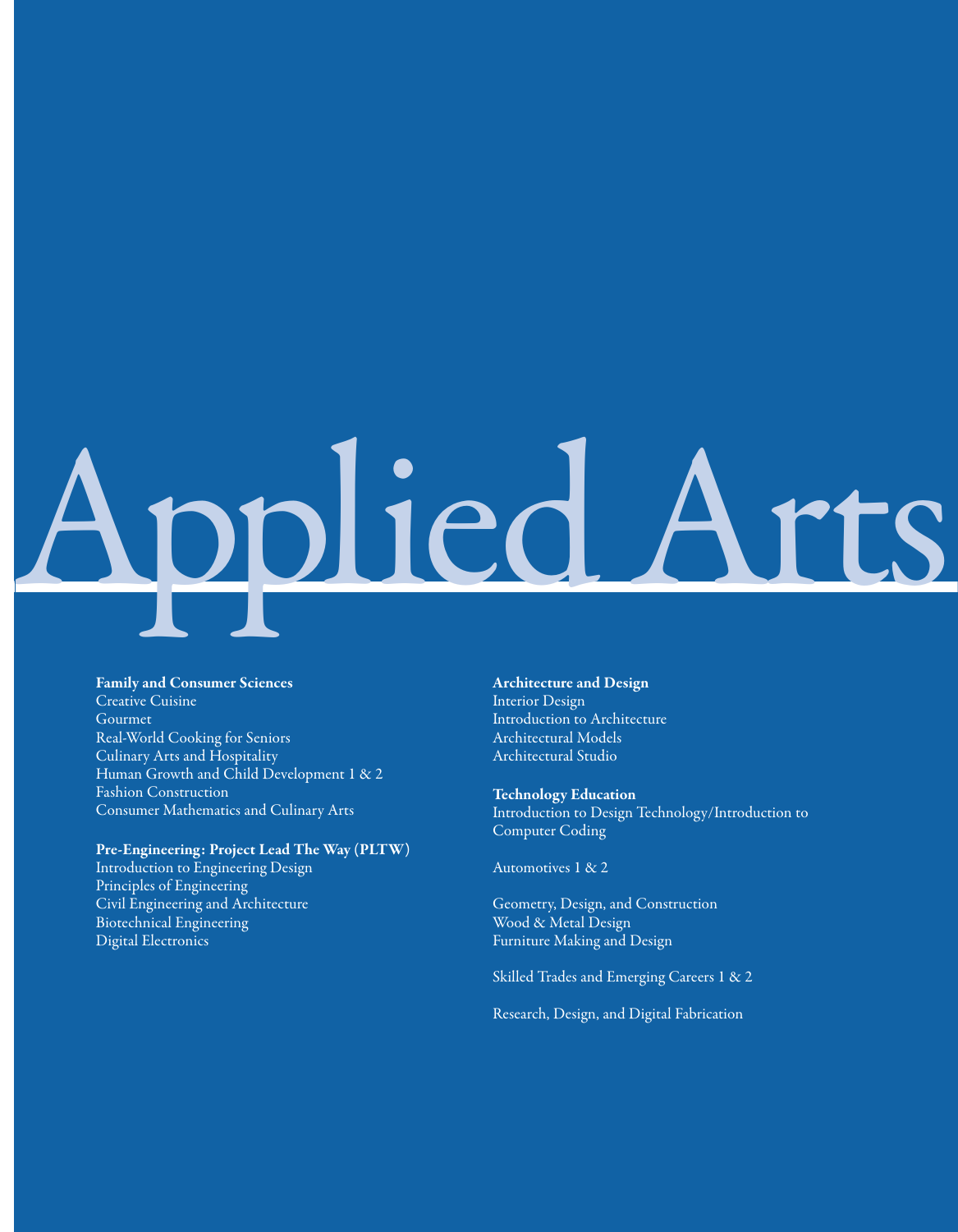#### **APPLIED ARTS PHILOSOPHY**

#### **PROJECT LEAD THE WAY (PRE-ENGINEERING) COLLEGE CREDIT**

#### **APPLIED ARTS ON THE WEB**

#### **DUAL CREDIT (NEW TRIER AND OAKTON COMMUNITY COLLEGE) \***

| <b>APPLIED ARTS PHILOSOPHY</b><br><b>APPLIED ARTS ON THE WEB</b><br>Please visit our website for department objectives, course videos,<br>Applied Arts is a department that engages students in hands-on,<br>and additional information: http://www.newtrier.k12.il.us/<br>real-world experiences in architecture, engineering, design tech-<br>nology, automotives, culinary, and child development. Students<br>appliedarts<br>develop essential problem-solving and leadership skills by creat-<br><b>DUAL CREDIT (NEW TRIER AND OAKTON</b><br>ing innovative solutions to real-life challenges. It is a core value<br><b>COMMUNITY COLLEGE) *</b><br>that our studios, labs, and spaces foster inclusion and belonging<br>Students who take the below courses may elect to receive college<br>for all students. We like to think we are a "scaled-down version<br>credit from Oakton Community College in addition to credit<br>of the real thing" and are adaptive to in-demand trends and the<br>towards graduation from New Trier. In-order to qualify for dual<br>future of work and education. Together, students and instruc-<br>credit, students must be enrolled in one of these courses for a<br>tors create, make, solve, build, analyze, and grow.<br>full year and must earn a C or higher each semester. This option<br>will be presented to students during the first week of school.<br>All courses in the Applied Arts Department can be used to ful-<br>** - Indicates Oakton Community College credit can be earned<br>fill the graduation requirement for fine and/or practical arts<br>by students that have successfully completed each designated<br><b>PROJECT LEAD THE WAY (PRE-</b><br>course.<br><b>ENGINEERING) COLLEGE CREDIT</b><br>Project Lead the Way (PLTW) is a sequential engineering pro-<br>gram that can potentially lead to college credit transferable to<br>universities such as Purdue, Bradley, Milwaukee School of<br>Engineering, and the University of Illinois. Students may take<br>one or all of the proposed courses during their high school<br>career. |                                                                                                                                                                                                                                                                   |                                                                                                                                                                                                                                                           |                                                                                                                                                                                                                                                           |  |
|----------------------------------------------------------------------------------------------------------------------------------------------------------------------------------------------------------------------------------------------------------------------------------------------------------------------------------------------------------------------------------------------------------------------------------------------------------------------------------------------------------------------------------------------------------------------------------------------------------------------------------------------------------------------------------------------------------------------------------------------------------------------------------------------------------------------------------------------------------------------------------------------------------------------------------------------------------------------------------------------------------------------------------------------------------------------------------------------------------------------------------------------------------------------------------------------------------------------------------------------------------------------------------------------------------------------------------------------------------------------------------------------------------------------------------------------------------------------------------------------------------------------------------------------------------------------------------------------------------------------------------------------------------------------------------------------------------------------------------------------------------------------------------------------------------------------------------------------------------------------------------------------------------------------------------------------------------------------------------------------------------------------------------------------------------------------------------------------------------------|-------------------------------------------------------------------------------------------------------------------------------------------------------------------------------------------------------------------------------------------------------------------|-----------------------------------------------------------------------------------------------------------------------------------------------------------------------------------------------------------------------------------------------------------|-----------------------------------------------------------------------------------------------------------------------------------------------------------------------------------------------------------------------------------------------------------|--|
| 4-Year Sequence in Applied Arts                                                                                                                                                                                                                                                                                                                                                                                                                                                                                                                                                                                                                                                                                                                                                                                                                                                                                                                                                                                                                                                                                                                                                                                                                                                                                                                                                                                                                                                                                                                                                                                                                                                                                                                                                                                                                                                                                                                                                                                                                                                                                |                                                                                                                                                                                                                                                                   |                                                                                                                                                                                                                                                           |                                                                                                                                                                                                                                                           |  |
| Freshman                                                                                                                                                                                                                                                                                                                                                                                                                                                                                                                                                                                                                                                                                                                                                                                                                                                                                                                                                                                                                                                                                                                                                                                                                                                                                                                                                                                                                                                                                                                                                                                                                                                                                                                                                                                                                                                                                                                                                                                                                                                                                                       | Sophomore                                                                                                                                                                                                                                                         | Junior                                                                                                                                                                                                                                                    | Senior                                                                                                                                                                                                                                                    |  |
| Introduction to Design Technology/<br><b>Introduction to Computer Coding</b><br><b>Fashion Construction</b>                                                                                                                                                                                                                                                                                                                                                                                                                                                                                                                                                                                                                                                                                                                                                                                                                                                                                                                                                                                                                                                                                                                                                                                                                                                                                                                                                                                                                                                                                                                                                                                                                                                                                                                                                                                                                                                                                                                                                                                                    | Interior Design*<br>Fashion Construction*<br><b>Advanced Fashion Construction</b><br>and Design                                                                                                                                                                   | Interior Design*<br>Fashion Construction*<br><b>Advanced Fashion Construction</b><br>and Design                                                                                                                                                           | Interior Design*<br>Fashion Construction*<br>Advanced Fashion Construction and<br>Design                                                                                                                                                                  |  |
| Introduction to Architecture*                                                                                                                                                                                                                                                                                                                                                                                                                                                                                                                                                                                                                                                                                                                                                                                                                                                                                                                                                                                                                                                                                                                                                                                                                                                                                                                                                                                                                                                                                                                                                                                                                                                                                                                                                                                                                                                                                                                                                                                                                                                                                  | Introduction to Architecture*<br><b>Architectural Models</b><br><b>Architectural Studio</b><br>Interior Design*                                                                                                                                                   | Introduction to Architecture*<br><b>Architectural Models</b><br>Architectural Studio<br>Interior Design*<br>Civil Engineering & Architecture (PLTW)                                                                                                       | Introduction to Architecture*<br><b>Architectural Models</b><br>Architectural Studio<br>Interior Design*<br>Civil Engineering & Architecture (PLTW)                                                                                                       |  |
| Introduction to Engineering Design<br>$(PLTW)$ **                                                                                                                                                                                                                                                                                                                                                                                                                                                                                                                                                                                                                                                                                                                                                                                                                                                                                                                                                                                                                                                                                                                                                                                                                                                                                                                                                                                                                                                                                                                                                                                                                                                                                                                                                                                                                                                                                                                                                                                                                                                              | <b>Introduction To Engineering Design</b><br>$(PLTW)$ **<br>Principles of Engineering (PLTW)**<br><b>Biotechnical Engineering</b><br>Civil Engineering and Architecture<br>$(PLTW)$ **<br>Digital Electronics (PLTW)**<br>Research, Design, & Digital Fabrication | <b>Introduction To Engineering Design</b><br>$(PLTW)$ **<br>Principles of Engineering (PLTW)**<br>Digital Electronics (PLTW)**<br>Biotechnical Engineering (PLTW)<br>Civil Engineering & Architecture (PLTW)**<br>Research, Design, & Digital Fabrication | <b>Introduction To Engineering Design</b><br>$(PLTW)$ **<br>Principles of Engineering (PLTW)**<br>Digital Electronics (PLTW)**<br><b>Biotechnical Engineering</b><br>Civil Engineering & Architecture (PLTW)**<br>Research, Design, & Digital Fabrication |  |
|                                                                                                                                                                                                                                                                                                                                                                                                                                                                                                                                                                                                                                                                                                                                                                                                                                                                                                                                                                                                                                                                                                                                                                                                                                                                                                                                                                                                                                                                                                                                                                                                                                                                                                                                                                                                                                                                                                                                                                                                                                                                                                                | Automotives 1*                                                                                                                                                                                                                                                    | Automotives 1*                                                                                                                                                                                                                                            | <b>Automotives 2</b>                                                                                                                                                                                                                                      |  |
| <b>Creative Cuisine</b>                                                                                                                                                                                                                                                                                                                                                                                                                                                                                                                                                                                                                                                                                                                                                                                                                                                                                                                                                                                                                                                                                                                                                                                                                                                                                                                                                                                                                                                                                                                                                                                                                                                                                                                                                                                                                                                                                                                                                                                                                                                                                        | Gourmet                                                                                                                                                                                                                                                           | Gourmet<br>Culinary Arts and Hospitality<br><b>Consumer Mathematics and</b><br><b>Culinary Arts</b>                                                                                                                                                       | Real-World Cooking for Seniors<br>Culinary Arts and Hospitality<br><b>Consumer Mathematics and Culinary</b><br>Arts                                                                                                                                       |  |
|                                                                                                                                                                                                                                                                                                                                                                                                                                                                                                                                                                                                                                                                                                                                                                                                                                                                                                                                                                                                                                                                                                                                                                                                                                                                                                                                                                                                                                                                                                                                                                                                                                                                                                                                                                                                                                                                                                                                                                                                                                                                                                                | Human Growth & Child<br>Development 1*                                                                                                                                                                                                                            | Human Growth & Child<br>Development 1*<br>Human Growth & Child<br>Development 2                                                                                                                                                                           | Human Growth & Child<br>Development 1*<br>Human Growth & Child<br>Development 2                                                                                                                                                                           |  |
| Geometry, Design, and<br>Construction                                                                                                                                                                                                                                                                                                                                                                                                                                                                                                                                                                                                                                                                                                                                                                                                                                                                                                                                                                                                                                                                                                                                                                                                                                                                                                                                                                                                                                                                                                                                                                                                                                                                                                                                                                                                                                                                                                                                                                                                                                                                          | Geometry, Design, and Construction<br>Wood & Metal Design<br>Skilled Trades and Emerging                                                                                                                                                                          | Geometry, Design, and Construction<br>Wood & Metal Design<br>Furniture Making and Design<br>Skilled Trades and Emerging Careers*                                                                                                                          | Geometry, Design, and Construction<br>Wood & Metal Design<br>Furniture Making and Design<br>Skilled Trades and Emerging Careers*                                                                                                                          |  |
|                                                                                                                                                                                                                                                                                                                                                                                                                                                                                                                                                                                                                                                                                                                                                                                                                                                                                                                                                                                                                                                                                                                                                                                                                                                                                                                                                                                                                                                                                                                                                                                                                                                                                                                                                                                                                                                                                                                                                                                                                                                                                                                | Careeers*<br>Research, Design, and Digital<br>Fabrication                                                                                                                                                                                                         | Skilled Trades and Emerging Careers 2<br>Research, Design, and Digital<br>Fabrication                                                                                                                                                                     | Skilled Trades and Emerging Careers 2<br>Research, Design, and Digital<br>Fabrication                                                                                                                                                                     |  |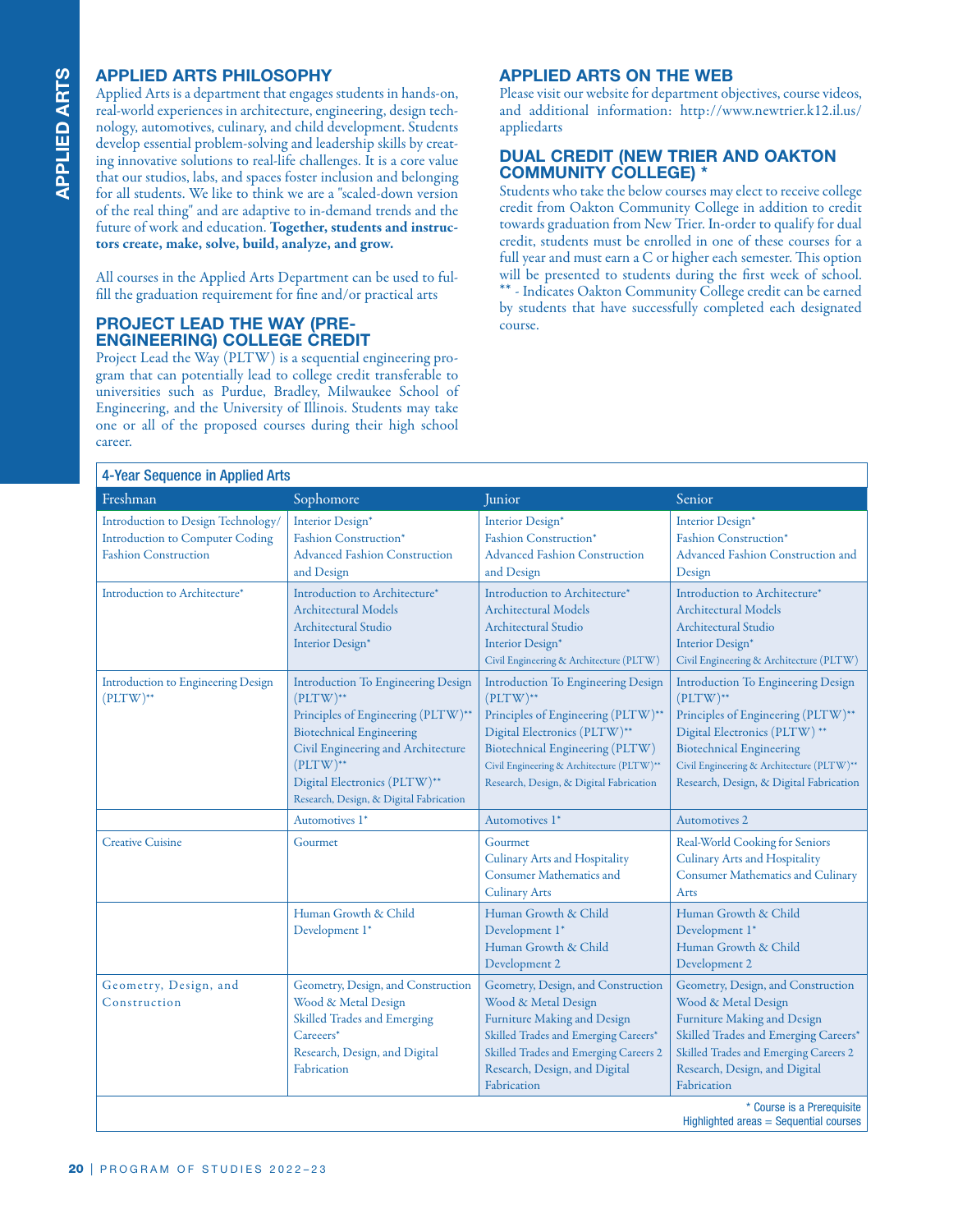| Applied Arts Department Courses and College, Career, and Exploratory Paths |                                                                                                                                                   |                                                                                                                                                                                                                                                                    |  |  |
|----------------------------------------------------------------------------|---------------------------------------------------------------------------------------------------------------------------------------------------|--------------------------------------------------------------------------------------------------------------------------------------------------------------------------------------------------------------------------------------------------------------------|--|--|
| Areas of Interest                                                          | Courses Offered at Northfield                                                                                                                     | Courses Offered at Winnetka                                                                                                                                                                                                                                        |  |  |
| <b>Architecture</b>                                                        | <b>Introduction to Architecture</b>                                                                                                               | Introduction to Architecture<br>Architectural Studio<br><b>Architectural Models</b><br><b>Interior Design</b><br>Civil Engineering and Architecture (PLTW)<br>Research, Design, and Digital Fabrication                                                            |  |  |
| <b>Interior Design</b>                                                     | <b>Introduction to Architecture</b>                                                                                                               | <b>Interior Design</b><br>$\bullet$<br><b>Architectural Studio</b><br><b>Architectural Models</b><br>Wood & Metal Design<br><b>Furniture Making and Design</b><br>• Research, Design, and Digital Fabrication                                                      |  |  |
| <b>Engineering</b>                                                         | Introduction to Engineering Design<br>(PLTW)                                                                                                      | Introduction to Engineering Design (PLTW)<br>$\bullet$<br>Civil Engineering and Architecture (PLTW)<br>Principles of Engineering (PLTW)<br><b>Biotechnical Engineering</b><br>Digital Electronics (PLTW)<br>Research, Design, and Digital Fabrication              |  |  |
| <b>Automotives</b>                                                         |                                                                                                                                                   | <b>Automotives 1</b><br>• Automotives 2                                                                                                                                                                                                                            |  |  |
| <b>Applied Design and</b><br><b>Technology</b>                             | <b>Fashion Construction</b><br>Introduction to Design Technology/<br><b>Introduction to Computer Coding</b><br>Geometry, Design, and Construction | Geometry, Design, and Construction<br>Wood & Metal Design<br>• Furniture Making & Design<br><b>Fashion Construction</b><br>• Advanced Fashion Construction & Design<br>Skilled Trades and Emerging Careers<br>$\bullet$<br>• Skilled Trades and Emerging Careers 2 |  |  |
| <b>Human Growth</b>                                                        |                                                                                                                                                   | Human Growth & Child Development 1<br>• Human Growth & Child Development 2                                                                                                                                                                                         |  |  |
| <b>Culinary</b> and<br><b>Hospitality</b>                                  | <b>Creative Cuisine</b>                                                                                                                           | Gourmet (Sophomores, Juniors)<br>• Culinary Arts and Hospitality (Juniors, Seniors)<br>Real-World Cooking for Seniors<br><b>Consumer Mathematics and Culinary Arts</b>                                                                                             |  |  |

Highlighted areas = Sequential courses

Project Lead the Way (PLTW) is a national organization that has developed, in conjunction with professional engineers, an innovative pre-engineering curriculum for high school students. Similar to Advanced Placement courses, PLTW has an end-of-course exam. If students successfully complete the course and pass requirements on the exam, they can be eligible for university credit and/or scholarship opportunities. Please see our website for more information.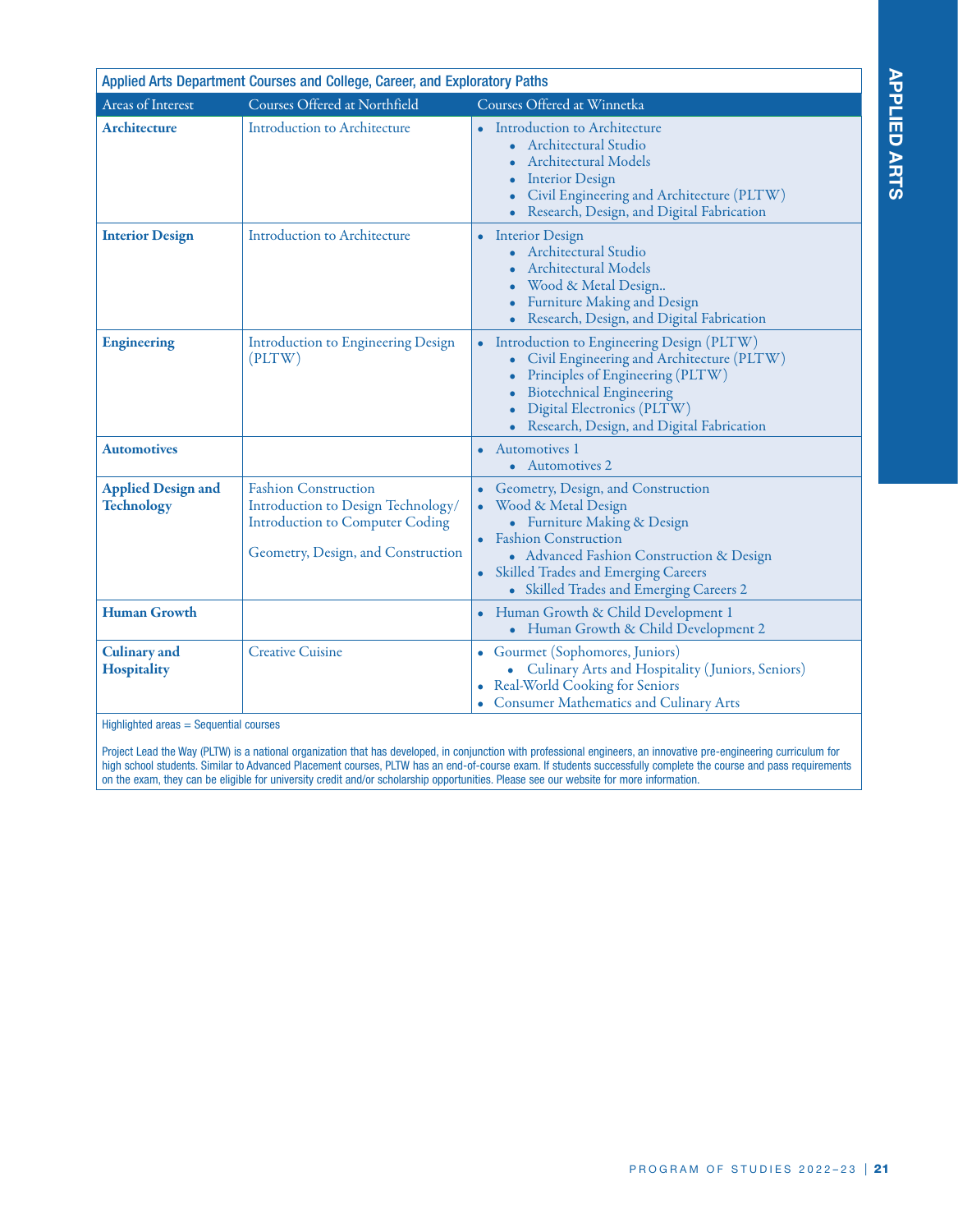# Family and Consumer Sciences Courses

#### **Creative Cuisine**

OPEN TO FRESHMEN PREREQUISITE: NONE

This course teaches the basic techniques used in the preparation of food. Students work together in the culinary lab to plan, prepare, and cook food every day. Students learn to prepare breads, appetizers, soups, sauces, pies, eggs, poultry, and meat. Course favorites include crepes, pizza, stir-fry, and homemade pie. *This course fulfills the graduation requirement for fine and/or practical arts.*

#### **Gourmet**

OPEN TO SOPHOMORES AND JUNIORS PREREQUISITE: NONE

In this cooking class, students with or without experience explore the hows and whys of preparing delicious foods. Students work together in the culinary lab to plan, prepare, and serve food every day. Student input is an invaluable component of this course, and students propose recipes of their own to add to the curriculum. Course favorites include homemade pasta, brownie parfaits, steak tacos, dumplings, and pumpkin spice lattes. In addition, current food trends, cooking methods, and nutrition are discussed. *This course fulfills the graduation requirement for fine and/or practical arts.*

#### **Real-World Cooking for Seniors**

OPEN TO SENIORS PREREQUISITE: NONE

**Example 18 Consumers and Consumers and Consumers (The Consumers and cook food exercises the basic echangings and cook food exercises the basic echanging and cook food every day. Students learn to example, success, pieza,** This course is designed to prepare seniors for living independently post-high school; whether it be in a college dorm or first apartment. The focus of this course is to prepare healthy, nutritious meals on a budget within a limited amount of time. Cooking labs will consist of preparing dishes in the microwave, grill, oven and stovetop. Students will prepare and eat a variety of meals or snacks almost every day of the week. Course favorites include: Breakfast sandwiches, Chocolate Mug Cakes, Barbecue Chicken Nachos, Grilled Shrimp Alfredo, Tacos and Sushi. *This course fulfills the graduation requirement for fine and/ or practical arts.*

#### **Culinary Arts and Hospitality**

OPEN TO JUNIORS AND SENIORS PREREQUISITE: CREATIVE CUISINE OR GOURMET

In this course, students learn about the multiple facets of the culinary industry, including the preparation of food, knife skills, creative presentation, daily restaurant operations, and customer relations. At the end of the year, students display their knowledge and skills by designing and operating a one-day, pop-up restaurant. In addition, students have the opportunity to earn a ServSafe Certificate, an important industry credential. Please visit our website for more information. *This course fulfills the graduation requirement for fine and/or practical arts.*

#### **Human Growth and Child Development 1**

OPEN TO SOPHOMORES, JUNIORS, AND SENIORS PREREQUISITE: NONE

This course explores the social, emotional, physical, and intellectual development of young children. The first semester concentrates on families, the decision to parent and parenting readiness, conception, and prenatal development through birth; the second semester concentrates on a child's development through age 5. Guest speakers present on a variety of topics (e.g. adoption, birthing decisions) and child-centered careers (labor and delivery nurse, genetic counselor, speech therapist). Students study human development through the use of technology, including programmable baby simulators and an empathy belly. *This course fulfills the graduation requirement for fine and/or practical arts.*

#### **Human Growth and Child Development 2**

OPEN TO JUNIORS AND SENIORS PREREQUISITE: HUMAN GROWTH AND CHILD DEVELOPMENT 1

This course explores the social, emotional, physical, and intellectual development of children from ages 5 to 13. The first semester concentrates on child development from ages 5 to 10; second semester concentrates on development from ages 10 to 13. Classes meet for *one period three days a week* and for a *double period two days a week*. During the double-period classes, students have the opportunity to work at the New Trier Child Care Center. *This course fulfills the graduation requirement for fine and/or practical arts.*

#### **Fashion Construction**

OPEN TO FRESHMEN, SOPHOMORES, JUNIORS, AND SENIORS PREREQUISITE: NONE

In this studio environment, we will explore and discover many aspects of fashion, including the history of fashion trends, design, sketching, career pathways, industry environmental issues, and construction methods and techniques. Students will be engaged in hands-on clothing design and construction studio. Projects include but are not limited to: zippered pouch, multi-purpose bag, lounge pants, beanies or ear warmers, collared shirt, and a vintage redesign. *This course fulfills the graduation requirement for fine and/or practical arts.*

#### **Advanced Fashion Construction and Design**

OPEN TO SOPHOMORES, JUNIORS, AND SENIORS PREREQUISITE: FASHION CONSTRUCTION

This studio environment will build off of prior discovery and add advanced creative projects and fashion design study. Students engage in topics such as: how culture influences fashion, the textile industry, the ethical and environmental impacts of the fashion industry, and various types of fashion careers. Project themes will include: knits, pattern drafting, working with the elements and principles of design, material exploration and discovery, designing original fashion pieces, drafting patterns, constructing a 3-piece collection based on your own label, and a project of choice. *This course fulfills the graduation requirement for fine and/or practical arts.*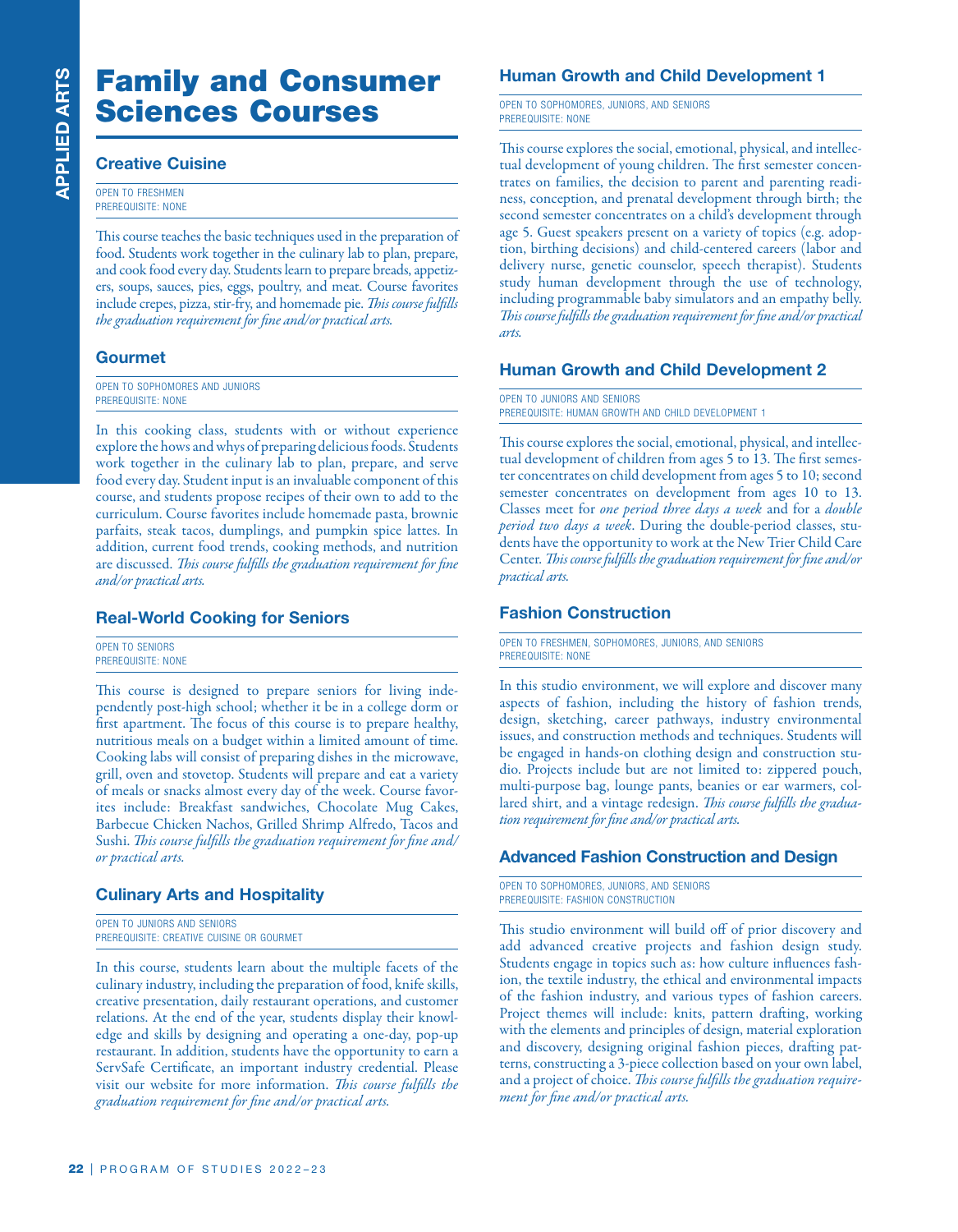#### **Consumer Mathematics and Culinary Arts**

OPEN TO SOPHOMORES, JUNIORS, AND SENIORS PREREQUISITE: NONE

This interdisciplinary course, taught out of the Culinary Court, provides students an opportunity to apply consumer skills to real life scenarios through opportunities such as budgeting, meal planning, and grocery shopping. Additionally, students will have the opportunity to practice practical math skills through preparation of basic meals. This course will also meet the Consumer Graduation requirement.

### Pre-Engineering Courses

#### **Introduction to Engineering Design (PLTW)\***

OPEN TO: FRESHMEN, SOPHOMORES, JUNIORS, AND SENIORS PREREQUISITE: NONE

An engaging, fun, real-world hands-on studio, students from all backgrounds use a design-thinking approach to think, discover, and design like an engineer. Together, we will dig deep into the engineering design process and be prompted with hands-on projects like designing a new toy or improving an existing product. The ability to problem-solve and think differently will be an asset for ANY future endeavor or study. Our approach will be to learn by doing and thinking through building and prototyping everything! Engineering CAD software, prototyping tools, laser cutters, and 3D printers will be used to create real, authentic engineered products. In addition to innovating products and projects with working parts, we will develop a mindset that enhances engineering through teamwork, creativity, and communication. Students who earn qualifying grades may be eligible to receive engineering college credit. *This course fulfills the graduation requirement for fine and/or practical arts.*

#### **Principles of Engineering (PLTW)\* levels 9 & 4**

OPEN TO: SOPHOMORES, JUNIORS, AND SENIORS PREREQUISITE: INTRODUCTION TO ENGINEERING DESIGN OR DEPARTMENTAL APPROVAL

Through real-world problems that engage and challenge, students explore a broad range of engineering topics, including mechanisms, the strength of structures and materials, programming and automation. Students develop skills in problem-solving, research, and design while discovering strategies for the design process, collaboration, and presentation. This hands-on inclusive environment allows students to discover how "things" work and how to make "things," in a variety of engineering fields. Themes and concepts expose students to what they will encounter in a postseconday engineering course of study. The course gives students the opportunity to work on projects in a variety of engineering fields. Students who earn qualifying grades may be eligible to receive engineering college credit. *This course fulfills the graduation requirement for fine and/or practical arts.*

#### **Biotechnical Engineering levels 9 & 4**

OPEN TO SOPHOMORES, JUNIORS, AND SENIORS PREREQUISITE: INTRODUCTION TO ENGINEERING DESIGN AND BIOLOGY (MAY BE TAKEN CON-CURRENTLY)

Biotechnical Engineering is a specialized course that requires students to apply engineering skills learned in Introduction to Engineering Design to problems in a diverse set of biotechnical engineering fields, including biomedical devices, orthopedic prosthetics, genetic engineering in agriculture and medicine, bioremediation, biofuels, and bioethics. The Biotechnical Engineering course is designed to challenge students in unstructured problem solving within a project-based format in a lab setting. *This course fulfills the graduation requirement for fine and/or practical arts.*

#### **Civil Engineering and Architecture (PLTW)\* levels 9 & 4**

OPEN TO SOPHOMORES, JUNIORS, AND SENIORS PREREQUISITE: INTRODUCTION TO ENGINEERING DESIGN OR INTRODUCTION TO **ARCHITECTURE** 

In this course, students learn about various aspects of civil engineering and architecture. Students will design and develop residential and commercial properties. To design these structures, students will use 3D software to design and document solutions for major course projects. Solutions to these unique design problems will be presented to their peers and professionals. Course topics include, but are not limited to, building components and systems, structural design, road construction and design, stormwater management, site design, utilities and services, cost estimation, and energy efficiency. Students who earn a qualifying grade may be eligible to receive engineering college credit. *This course fulfills the graduation requirement for fine and/or practical arts.*

#### **Digital Electronics (PLTW)\* levels 9 & 4**

OPEN TO SOPHOMORES, JUNIORS AND SENIORS PREREQUISITE: INTRODUCTION TO ENGINEERING DESIGN OR ANY COMPUTER SCI-ENCE COURSE OR DEPARTMENTAL APPROVAL

Digital Electronics is a pre-engineering course for students interested in computer engineering, electrical engineering, and/ or computer science. In this course, students learn the systematic approach used by engineers to design and create the electronics we use every day. They also become familiar with the engineering design and troubleshooting techniques used in the electronics field through designing circuitry and building with fundamental components, such as transistors, gates, and flipflops. Later in the course, students design, code, and build machines controlled by programmable logic devices, such as Arduino and Raspberry Pi microcomputers. In all of these projects, students develop an understanding of how machines "think." Students who earn qualifying grades may be eligible to receive engineering college credit. *This course fulfills the graduation requirement for fine and/or practical arts.*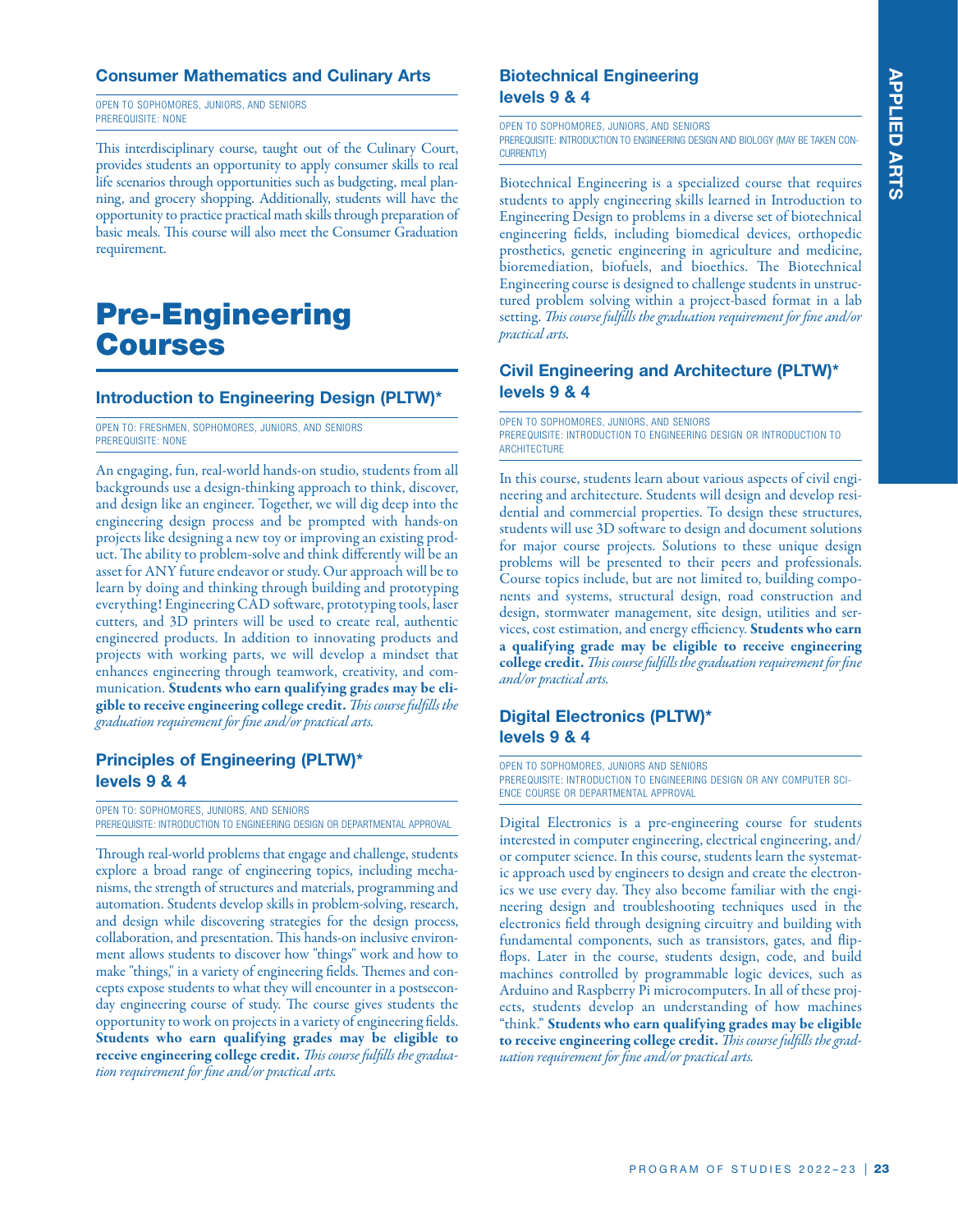#### **Research, Design, and Digital Fabrication**

OPEN TO SOPHOMORES, JUNIORS, AND SENIORS PREREQUISITE: ANY APPLIED ARTS COURSE

**EXERCT: A CONSTRANT CONSTRANT CONSTRANT CONSTRANT CONSTRANT CONSTRANT CONSTRANT CONSTRANT CONSTRANT CONSTRANT CONSTRANT CONSTRANT CONSTRANT CONSTRANT CONSTRANT CONSTRANT CONSTRANT CONSTRANT CONSTRANT CONSTRANT CONSTRANT C** In today's world, the ability to imagine something and make it is rapidly becoming a core skill set. The ability to work productively in a multidisciplinary team and perform human-centered design research is a must for innovation. This class will devote a semester to learn about the evolving digital fabrication field and and close gaps between digital technologies, tinkering, and fabrication processes. The second semester will focus on research and design projects using design thinking, being a T-professional, and multidiscipinary teamwork. Both semesters will bring together diverse creative interests and backgrounds to learn how you can make anything through technology, research, and design. Students will also learn how to curate sustainable design solutions that contribute to a healthy and supportive environment for the intended user. Cross-curricular opportunities will be encouraged. Students will maintain a portfolio that tracks their progress and will develop a final project presentation that will be shared with a professional panel.

*This course fulfills the graduation requirement for fine and/or practical arts.* 

# Architecture and Design Courses

#### **Interior Design\***

OPEN TO SOPHOMORES, JUNIORS, AND SENIORS PREREQUISITE: NONE

This project-based course introduces students to the field of interior design and the current 3D computer-aided design (CAD) software used by interior designers. Students are given design projects similar to those featured on HGTV. Units include room design (kitchens, great rooms and foyers), commercial and house redesign, and furniture and lighting design. Through class discussions, group work, hands-on experiences, guest presenters, and field trips to the Merchandise Mart, students gain an understanding of interior design concepts and encounter the challenges that interior designers face. Interior design is integrated with CAD software, design principles, construction, and presentation techniques. *This course qualifies for dual credit at Oakton Community College. This course fulfills the graduation requirement for fine and/or practical arts.* 

#### **Introduction to Architecture\***

OPEN TO FRESHMEN, SOPHOMORES, JUNIORS, AND SENIORS PREREQUISITE: NONE

Design your own house plans like an architect! In a scaled down version of an architectural firm and studio, students will develop design skills as they imagine, discover and create 3D and 2D drawings and physical models. Students will also explore the latest industry software like Revit, Google Sketchup, Illustrator and AutoCAD to use as a tool to communicate their designs. Throughout the year, students will build their design portfolios with outside-the-box work and will eventually design their own energy efficient sustainable home. Other projects include design-thinking creative solutions for healthy environments, community gathering spaces, new experiences, and Chicago Architecture Foundation projects. *This course qualifies for dual credit at Oakton College. This course fulfills the graduation requirement for fine and/or practical arts.*

#### **Architectural Models**

OPEN TO SOPHOMORES, JUNIORS, AND SENIORS PREREQUISITE: INTRODUCTION TO ARCHITECTURE OR INTERIOR DESIGN

This course focuses on the creation of studio models through the process of developing architectural designs and responding to challenges presented by the instructor. Students learn architectural processes and develop design skills using different materials, software, technologies, and building techniques. Students are challenged to create spaces based on positive and negative space, form and function, and design principles. All methods, concepts, and technologies taught are currently utilized by architecture firms and universities. Architectural models is a course for students interested in a future that includes architecture and interior design. All work created in this course can be used for a personal portfolio. *This course fulfills the graduation requirement for fine and/or practical arts.*

#### **Architectural Studio**

OPEN TO SOPHOMORES, JUNIORS, AND SENIORS PREREQUISITE: INTRODUCTION TO ARCHITECTURE OR, FOR SENIORS, DEPARTMENTAL APPROVAL

This course introduces students to a full range of design concepts, current trends, and architectural techniques through drawing exercises, analyses of precedents, and exploration of design methods. Design skills are developed by conceptualizing and representing architectural theories through sketching, drawing on board, and abstract models. Discussions about architecture's role in culture, nature, and technology help students develop architectural vocabulary. In the second semester, students develop a "green" architectural structure, following LEED standards. All work created in this course can be used for a personal portfolio. *This course qualifies for dual credit at Oakton College. This course fulfills the graduation requirement for fine and/or practical arts.*

## Technology Education Courses

#### **Introduction to Design Technology/ Introduction to Computer Coding**

OPEN TO FRESHMEN PREREQUISITE: NONE

This exploratory hands-on course uses an integrated approach to computer coding, technology, and design. As a freshman computer coding opportunity, students code drones, raspberry pies, and robotics to learn fundamental computer science concepts and languages such as python. In addition to coding, students will learn different design tools and techniques that use Laser Cutters, 3D Printers, and prototyping power tools. Students who earn qualifying grades may be eligible to receive college credit. *This course fulfills the graduation requirement for fine and/or practical arts.*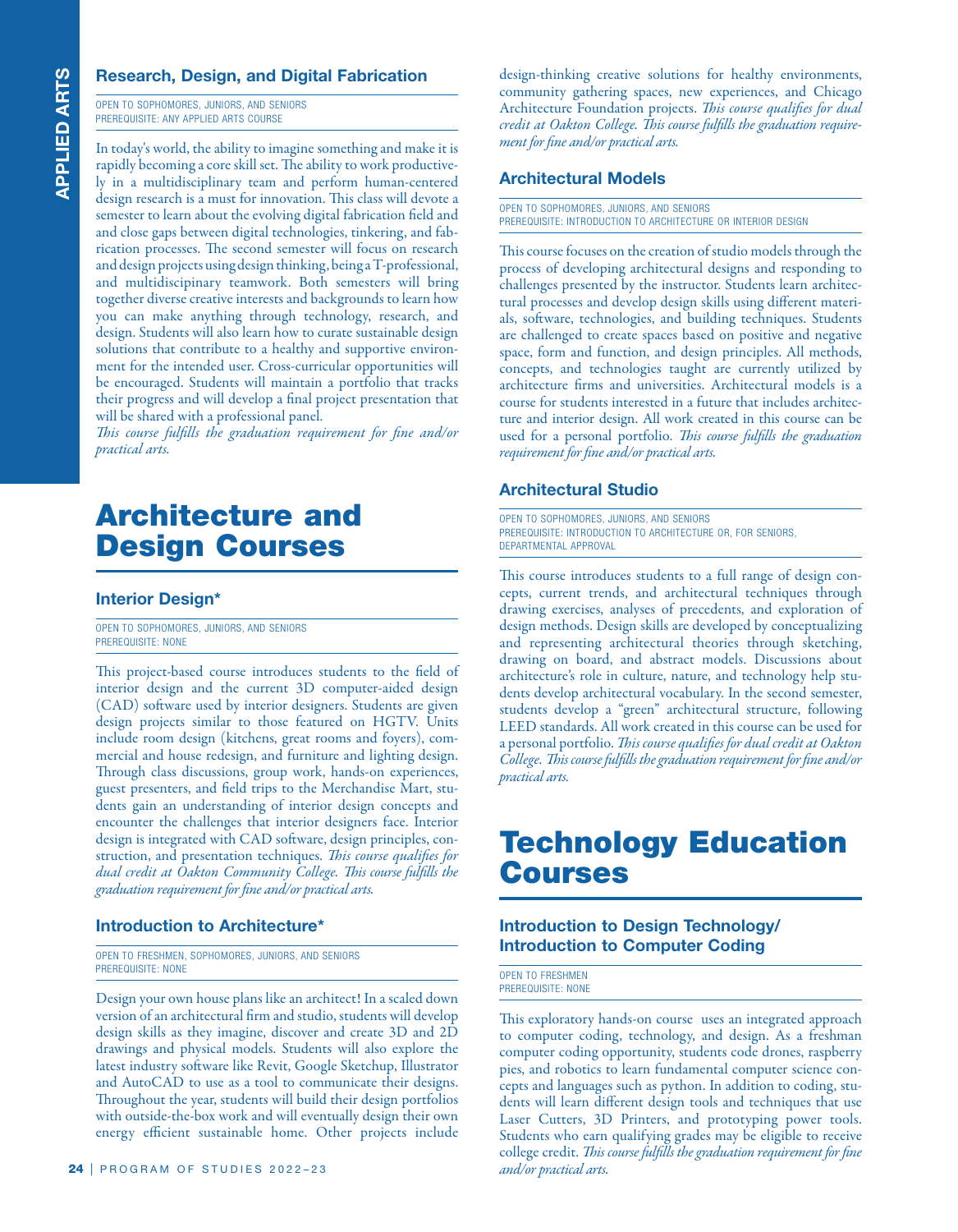# **APPLIED ARTS APPLIED ARTS**

#### **Skilled Trades and Emerging Careers 1\***

OPEN TO SOPHOMORES, JUNIORS, AND SENIORS PREREQUISITE: NONE

Have you ever wondered how to build, create or repair something in your home yourself ? Our lab environment is inclusive to all students, and we use a hands-on approach to discover how to create residential carpentry, wiring, plumbing, manufacturing, and green technology projects. We have a goal to expose students to the DIY and career aspect of the mentioned careers. Students will also have the potential to earn an industry certification prior to leaving high school. Open to all students, no experience required. *This course qualifies for dual credit in Residential Wiring. This course fulfills the graduation requirement for fine and/or practical arts.*

#### **Skilled Trades and Emerging Careers 2 \***

OPEN TO JUNIORS AND SENIORS PREREQUISITE: SKILLED TRADES AND EMERGING CAREERS 1

Skilled Trades and Emerging Careers 2 will be an opportunity for year two students to dive deeper into projects and become team leaders and project managers. Furthermore, students will be exposed to advanced techniques and the commercial side of carpentry, electrical wiring, manufacturing, printing, and green technology. An emphasis will also be placed on emerging career opportunities and trends. *This course fulfills the graduation requirement for fine and/or practical arts.*

#### **Geometry, Design, and Construction-Team Level 9**

OPEN TO FRESHMEN AND SOPHOMORES PREREQUISITE: ALGEBRA 1 MATH DEPARTMENTAL APPROVAL REQUIRED

This is a team-taught, double-period course that fulfills both math and elective graducation credit. In our studios, students learn plane geometry concepts and apply them to designing and building projects in an integrated hands-on approach connecting math to realworld application. Together we will create and make take-home furniture, a variety of useful products, art using wood/metal/concrete, and large-scaled builds such as gazebos, exhibits, and kiosks. In addition to using powel tools, 3D printers, laser cutters, and CNC machines, students also develop important skills in teamwork, problem solving, and project management. This course covers all necessary plane geometry concepts and will prepare students to enter an Algebra 2 course in the following year. Prior experience in woodworking is not required. *This course fulfills the graduation requirement for mathematics and fine and/or practical arts.*

#### **Wood and Metal Design\***

OPEN TO SOPHOMORES, JUNIORS, AND SENIORS PREREQUISITE: NONE

In this course, students learn how to design and construct projects made from wood and/or metal through hands-on experiences. Students develop skills in working with both materials, such as wood turning and welding, through the use of tools that enable them to design and build a wide variety of DIY projects ranging from candlesticks to decorative boxes to furniture. The skills acquired in this course can be applied to hobbies, home improvement projects, and careers in design, architecture, and engineering. *This course fulfills the graduation requirement for fine and/or practical arts.*

#### **Furniture Making and Design**

OPEN TO JUNIORS AND SENIORS PREREQUISITE: WOOD & METAL DESIGN OR A CAD COURSE

In this course, students increase the depth of their skills by designing and making their own furniture projects. They learn how to create their own individual plans of procedure for design projects. Projects are developed from concepts learned in Wood and Metal Design. New technologies such as a CNC Router and CNC Plasma CAM are used in this course. *This course fulfills the graduation requirement for fine and/or practical arts.*

#### **Automotives 1\***

OPEN TO SOPHOMORES, JUNIORS, AND SENIORS PREREQUISITE: NONE

Ever wonder how an electric or gas vehicle works? Do you have a curious interest in just getting to know about a car from a consumer standpoint? Do you have an interest in discovering how to repair, fix, and work on vehicles that are both electric and gas? Students from all backgrounds will work on hands-on projects that involve building an electric go-kart, working on automotive components, common repairs, routine maintenance, rebuilds, small engines and even welding. This collaborative and inclusive environment allows all students regardless of experience or knowledge to explore, play, and discover. *This course fulfills the graduation requirement for fine and/or practical arts.*

#### **Automotives 2**

| OPEN TO JUNIORS AND SENIORS |  |
|-----------------------------|--|
| PREREQUISITE: AUTOMOTIVES 1 |  |

This course is a continuation of Automotives 1. Additional theory is provided along with a strong emphasis on hands-on lab activities. Students refine their diagnostic and repair skills in a lab setting and have the opportunity to spend additional time working on personal or extended projects. In the classroom a variety of technical topics are covered, including high performance systems, alternate fuels and energies, and fabrication. Automotive careers within the automotive field are explored and discussed. Careers examined range from technician, engineering and design, to sales and marketing. *This course fulfills the graduation requirement for fine and/or practical arts.*